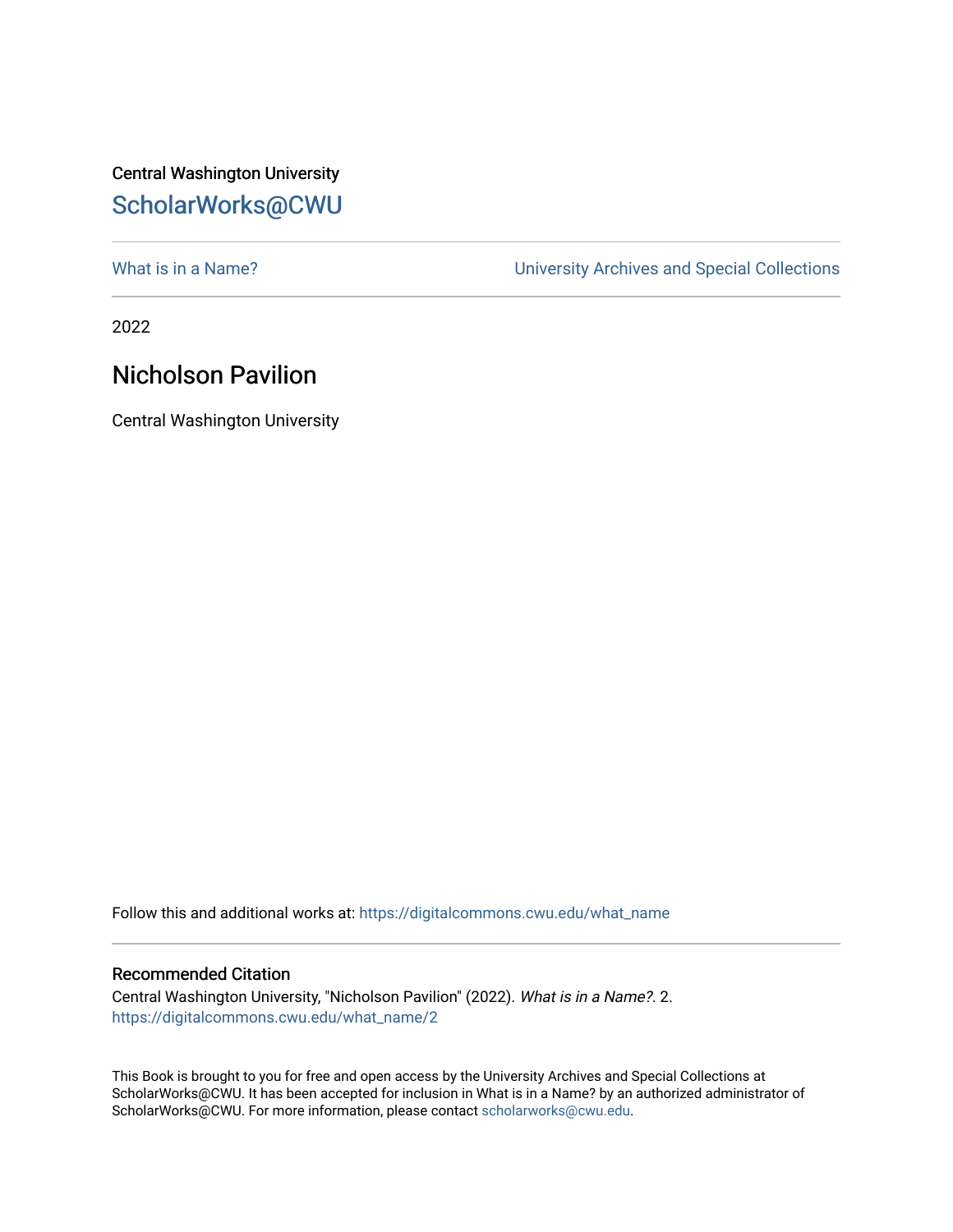What is in a Name? Nicholson Pavilion

Few names are as well-known at Central as Leo Nicholson. Born in Oregon in 1901, he was raised in Yakima. After graduating from high school in the self-proclaimed, 'Palm Springs of Washington,' he earned undergraduate and law degrees from the University of Washington.

During his UW days, Nicholson also played three years of varsity basketball. Following his graduation, he decided to pursue a coaching career rather than practice law, and became the head basketball coach at Bothell High School (earning a record of 91-9 in four years).

In 1929, he was hired to serve as Central's head basketball coach and assistant coach in football. A year later, he became the head football coach (while also coaching the school's golf and tennis teams).

While basketball was his first love, Nicholson's football teams performed admirably, winning 13 out of 14 games during his first two seasons (the only blemish on the school's record was a tie with Gonzaga in 1930).

In 1941, Nicholson was named Director of Athletics and turned over the football coaching duties to Phil Sarboe. During his decade as head football coach, Nicholson compiled a respectable 45-26-6 record.

Nicholson's gridiron success during his tenure was more than equaled by his teams' achievements on the basketball court. During his first year, his team won 20 intercollegiate games while losing only one, and a year later his team went 11-3, losing only to the University of Washington and Washington State.

During his tenure, Nicholson's teams won nine conference championships. In 1950, his team won the district championship and made the quarterfinals of the National Association of Intercollegiate Basketball (now known as the National Association of Intercollegiate Athletics or NAIA) national tournament—the first Central team to go to a national tournament.

From 1929 until he retired in 1964 (34 seasons!), Nicholson's teams won an impressive 505 games while losing 271 (a winning percentage of 65 percent).

In the late 1950s, Nicholson was actively involved in the effort to build a new gymnasium and athletic pavilion at Central. According to CWU historian Samuel Mohler, he and his staff worked closely with the architect in designing a distinctive and functional facility.

During the dedication ceremonies to open the new pavilion, the Board of Trustees announced it would be named in honor of Nicholson, making it the first time Central had named a building after a person still active on university staff.